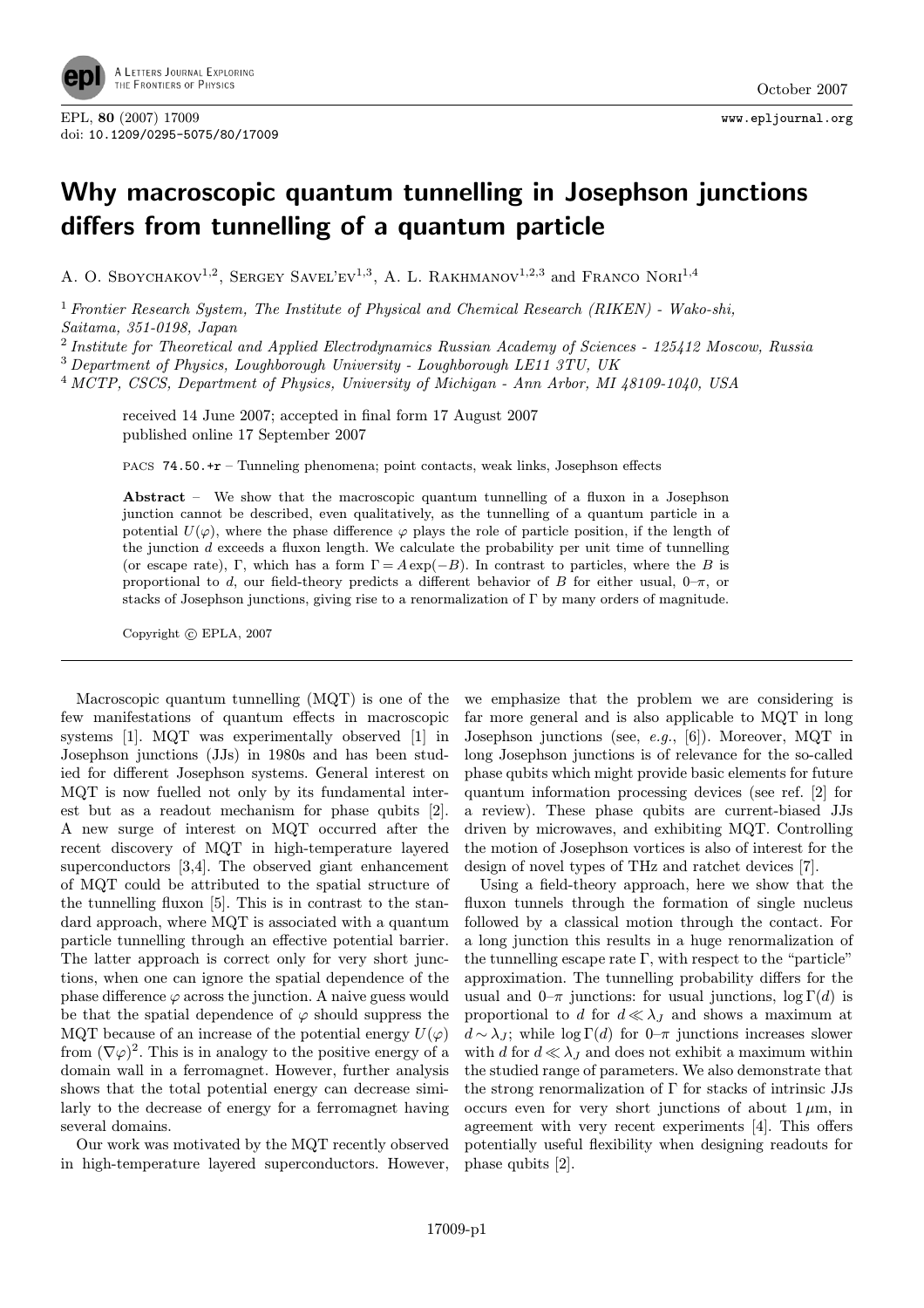**General model.** – Consider a scalar field  $\varphi$  in a finite volume  $V$  with surface  $S$ . The field action is given by  $(c = 1)$ 

$$
\mathcal{S}(t) = \int_{-\infty}^{t} dt \left[ \mathcal{L}(t) + \varepsilon_0 \int_S dS \, \varphi(t, \mathbf{x}) f(\mathbf{x}) \right],
$$

$$
\mathcal{L}(t) = \varepsilon_0 \int_V d\mathbf{x} \left[ \frac{1}{2} \left( \frac{\partial \varphi}{\partial t} \right)^2 - \frac{1}{2} \left( \nabla \varphi \right)^2 - U(\varphi) \right], \quad (1)
$$

where  $\mathcal L$  is the Lagrangian and  $\varepsilon_0$  is an energy scale. Hereafter we ignore dissipation, which was shown [8] to be negligible. The equality  $\delta S/\delta \varphi(t, \mathbf{x}) = 0$  determines the classical equation of motion for the field  $\varphi(t, \mathbf{x})$ . The surface term in eq. (1) corresponds to the external force acting on the field. It leads to the boundary condition  $\partial \varphi / \partial n |_{\mathbf{x} \in S} = f(\mathbf{x})$ . We assume that the equation  $\delta S/\delta \varphi = 0$  has at least two static solutions corresponding to two energy minima. One of them,  $\varphi$ <sub>−</sub>(**x**), corresponds to a global minimum, whereas the second one,  $\varphi_0(\mathbf{x})$ , is a local energy minimum. We calculate the probability Γ (per unit time) of transition from the local minimum to the global one. In the semiclassical limit this probability can be written as [9]  $\Gamma = \omega_0 \sqrt{30B/\pi} \exp(-B)$ , where  $\omega_0$  is the oscillation frequency of the field near  $\varphi_0(\mathbf{x}),$  $B = iS_{\text{cl}}(i\infty)/\hbar$ , and  $S_{\text{cl}}$  is the action eq. (1) calculated along classical trajectories. Introducing the imaginary time  $t = i\tau$ , it was obtained [9]

$$
B = -\frac{2}{\hbar} \int_0^\infty d\tau \left[ \mathcal{L}(\tau) + \varepsilon_0 \int_S dS \, \varphi(\tau, \mathbf{x}) \, f(\mathbf{x}) \right]. \tag{2}
$$

The field  $\varphi(\tau, \mathbf{x})$  in eq. (2) satisfies the imaginarytime classical equation of motion  $(\partial^2/\partial \tau^2 + \nabla^2)\varphi$  $\frac{\partial U(\varphi)}{\partial \varphi} = 0$  with the initial conditions  $\frac{\partial \varphi}{\partial \tau}\big|_{\tau=0} = 0$ ,  $\varphi(\infty, \mathbf{x}) = \varphi_0(\mathbf{x}).$ 

The quantum tunnelling of a macroscopic system occurs with an appreciable probability only if the barrier is low. Then, we can use a perturbation approach and seek a solution of the form  $\varphi(\tau, \mathbf{x}) = \varphi_0(\mathbf{x}) + \psi(\tau, \mathbf{x})$ , with  $|\psi| \ll$  $|\varphi_0|$ . Expanding the potential  $U(\varphi)$  in a series of  $\psi$  and integrating by parts, we obtain

$$
B = \frac{2\varepsilon_0}{\hbar} \int_0^\infty d\tau \int_V d\mathbf{x} \left[ \frac{1}{2} \psi \left( \hat{L} - \frac{\partial^2}{\partial \tau^2} \right) \psi + \frac{1}{6} \frac{\partial^3 U(\varphi_0)}{\partial \varphi_0^3} \psi^3 + \frac{1}{24} \frac{\partial^4 U(\varphi_0)}{\partial \varphi_0^4} \psi^4 + \ldots \right], \quad (3)
$$

where  $\hat{L} = -\nabla^2 + \partial^2 U(\varphi_0) / \partial \varphi_0^2$ . The perturbation  $\psi(\tau, \mathbf{x})$ satisfies the equation of motion

$$
\left(\frac{\partial^2}{\partial \tau^2} - \hat{L}\right)\psi = \frac{1}{2}\frac{\partial^3 U(\varphi_0)}{\partial \varphi_0^3}\psi^2 + \frac{1}{6}\frac{\partial^4 U(\varphi_0)}{\partial \varphi_0^4}\psi^3 + \dots \,, \tag{4}
$$

with zero boundary and initial conditions.

We consider the system of eigenfunctions  $\psi_n$  of the operator  $\hat{L}$  corresponding to the eigenvalues  $\mu_n$ 

$$
\hat{L}\psi_n = \mu_n \psi_n \,, \quad \partial \psi_n / \partial n|_{\mathbf{x} \in S} = 0. \tag{5}
$$

These functions are orthogonal and normalized  $\int_V d\mathbf{x} \psi_n \psi_m = \delta_{nm}$ . The solution  $\psi$  can be expanded in the basis  $\psi_n$  as  $\psi(\tau, \mathbf{x}) = \sum_n c_n(\tau) \psi_n(\mathbf{x})$ . Multiplying eq. (4) by  $\psi_n$  and performing space integration, we get the system of equations for  $c_n(\tau)$ 

$$
\ddot{c}_n - \mu_n c_n = -\frac{1}{2} \sum_{mk} U_{nmk}^{(3)} c_m c_k - \frac{1}{6} \sum_{mkl} U_{nmkl}^{(4)} c_m c_k c_l \quad (6)
$$

with initial conditions  $\dot{c}_n(0) = c_n(\infty) = 0$ . Here, dot means imaginary time derivative, and

$$
U_{n...k}^{(i)} = -\int_{V} d\mathbf{x} \,\partial^{i} U(\varphi_{0}) / \partial \varphi_{0}^{i} \,\psi_{n}...\psi_{k}.\tag{7}
$$

Substituting the series expansion for  $\psi$  into eq. (3) and using eq.  $(6)$  we express B in the form

$$
B = \frac{\varepsilon_0}{\hbar} \int_0^\infty d\tau \left[ \sum_{nmk} \frac{U_{nmk}^{(3)}}{6} c_n c_m c_k + \sum_{nmkl} \frac{U_{nmkl}^{(4)}}{12} c_n c_m c_k c_l + \dots \right].
$$
\n(8)

We enumerate the eigenvalues of  $\hat{L}$  in ascending order  $(\mu_0 < \mu_1 < \mu_2 < \ldots)$ . All  $\mu_n$ 's are positive since  $\varphi_0(\mathbf{x})$ corresponds to an energy minimum. With increasing external force  $f(\mathbf{x})$ , the state  $\varphi_0(\mathbf{x})$  becomes unstable and  $B = 0$ . At this point, several lowest  $\mu_n$ 's are zero. At first, we assume that only the value  $\mu_0$  vanishes. In this case,  $\mu_0 \ll \mu_n$  for  $n > 0$  when  $f(\mathbf{x})$  is close to the critical value. According to eq. (8), the condition  $B \to 0$ requires  $c_n \to 0$ . Thus, we can write a series expansion  $c_n(\tau) = \mu_0 c_n^{(0)} + \mu_0^2 c_n^{(1)} + \dots$ . Substituting this expansion into eq. (6), we find that  $c_n^{(0)} = 0$  for  $n > 0$ . In this case, the characteristic frequency  $\omega_0$  in the expression for  $\Gamma$  is  $\omega_0 \approx \sqrt{\mu_0}$ . We introduce new variables  $c_0^{(0)}(\tau) = 3\alpha(\zeta)/U_{000}^{(3)}$ ,  $\zeta = \omega_0 \tau$ . In the main approximation with respect to  $\mu_0$ , the system (6) with its initial conditions reduces to

$$
\frac{\mathrm{d}^2 \alpha}{\mathrm{d}\zeta^2} - \alpha = -\frac{3}{2}\alpha^2, \qquad \alpha(\infty) = \frac{\mathrm{d}\alpha(0)}{\mathrm{d}\zeta} = 0. \tag{9}
$$

After integration we get  $\int_{\alpha(\zeta)}^1 d\alpha/(\alpha\sqrt{1-\alpha}) = \zeta$ . Substituting  $c_0^{(0)}$  into eq. (8) and performing time integration with the help of eqs.  $(9)$ , we derive the expression for B in the main approximation in  $\mu_0$ 

$$
B^{(0)} = 24\varepsilon_0 \mu_0^{5/2} / \left[ 5\hbar (U_{000}^{(3)})^2 \right].
$$
 (10)

The equations for  $c_n^{(1)}$  at  $n > 0$  follow from eqs. (6) and the series expansion of  $c_n(\mu_0)$ ,

$$
\ddot{c}_n^{(1)} - \mu_n c_n^{(1)} = -\frac{1}{2} U_{n00}^{(3)} \left( c_0^{(0)} \right)^2.
$$
 (11)

The solution of this equation, with the appropriate initial conditions, can be written as  $c_n^{(1)}(\tau) =$  $[9U_{n00}^{(3)}/(U_{000}^{(3)})^2]\nu_n(\sqrt{\mu_0}\tau)$ , where

$$
\nu_n(\zeta) = \frac{e^{-\lambda_n \zeta}}{2\mu_0 \lambda_n} \int_0^\infty d\zeta' \alpha^2(\zeta') e^{-\lambda_n \zeta'}
$$

$$
+ \frac{1}{2\mu_0} \int_0^\zeta d\zeta' e^{\lambda_n(\zeta' - \zeta)} \int_0^\infty d\zeta'' \alpha^2(\zeta' + \zeta'') e^{-\lambda_n \zeta''}
$$
(12)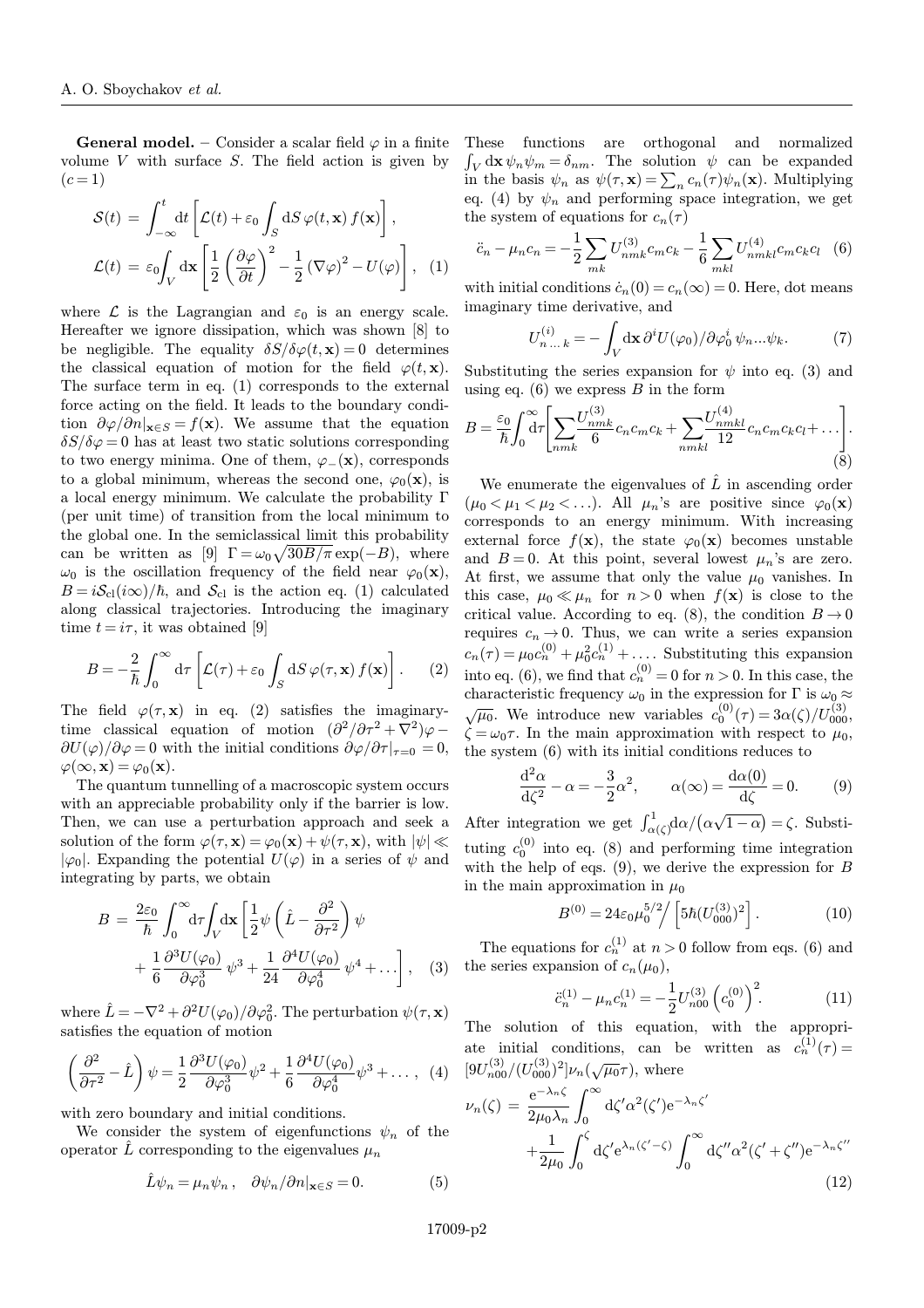and  $\lambda_n = \sqrt{\mu_n/\mu_0} \gg 1$ . Writing  $c_0^{(1)}$  in the form  $c_0^{(1)}(\tau) =$  $[9/(U_{000}^{(3)})^2]\gamma(\sqrt{\mu_0}\tau)$ , we obtain, from eqs. (6), for  $\gamma(\zeta)$ :

$$
\frac{\mathrm{d}^2 \gamma}{\mathrm{d}\zeta^2} - \gamma = -3\alpha\gamma - 3\alpha \sum_{n \neq 0} v_n^{(3)} \nu_n - \frac{1}{2} v_0^{(4)} \alpha^3 ,\qquad(13)
$$

where  $v_n^{(3)} = (U_{n00}^{(3)})^2 / U_{000}^{(3)}$ ,  $v_0^{(4)} = U_{000}^{(4)} / U_{000}^{(3)}$ . The initial conditions for eq. (13) are evidently  $\gamma(\infty)=d\gamma(0)/d\zeta=0$ . Substituting the obtained formulas into eq. (8) we derive the expression for the tunnelling exponent

$$
B \cong B^{(0)} \left\{ 1 + \frac{45\mu_0}{16U_{000}^{(3)}} \int_0^\infty d\zeta \, \alpha^2 \right\} \times \left[ 3\gamma + 3 \sum_{n \neq 0} v_n^{(3)} \nu_n + \frac{1}{2} v_0^{(4)} \alpha^2 \right] \right\}.
$$
 (14)

To compute  $B$ , we should first solve the eigenvalue problem  $(5)$ , and solve eqs.  $(9)$ ,  $(12)$ , and  $(13)$ . Similarly, higher-order corrections to B could be obtained. The approach described above can be generalized for the case when several,  $m$ , eigenvalues are small at the critical external force. In this case, we should solve the system of m nonlinear equations for  $c_n^{(0)}$   $(n \leq m)$ , and then find corrections to  $c_n$  using a perturbation approach. The existence of  $m$  small eigenvalues indicates that there exists m channels for tunnelling. The case of two small parameters  $\mu_0$  and  $\mu_1$  will be essential for the case considered below: the quantum tunnelling of a fluxon.

Tunnelling in Josephson junctions. – Here we apply our approach for the study of a fluxon tunnelling in a JJ. The geometry of the problem is shown in the inset of fig. 1. Two superconducting bars overlap a length  $d$  in the x-direction. The length  $l$  of the JJ in the y-direction is of the order of or larger than  $d$ . The current per unit  $y$  length, J, flows through the junction in the z-direction. The properties of a JJ are described in terms of the gauge-invariant phase difference  $\varphi$ , which obeys the sine-Gordon equation. It can be shown that at  $l \gg d$ , the stationary solution  $\varphi_0$ . corresponding to an energy minimum, does not depend on y, and the y-dependence of  $\psi_n$  contributes only to the higher-order corrections to B. In the geometry considered here we can write the sine-Gordon equation for  $\varphi$  as

$$
\ddot{\varphi} - \varphi_{xx} + \sin \varphi = 0, \qquad (15)
$$

where the time  $t$  and coordinate  $x$  are normalized by the Josephson frequency  $\omega_J$  and length  $\lambda_J$ . The current density  $i(x)$  is given by the Josephson relation  $i(x) = i_0 \sin \varphi(x)$ , where  $i_0$  is the critical current density. We define the dimensionless current  $j = J/di_0$ , potential  $U(\varphi) = U_0 - \cos \varphi$ , and  $\varepsilon_0 = \Phi_0 i_0 \lambda_J l/(2\pi c \omega_J)$ , where  $\Phi_0$ is the flux quantum. The boundary conditions for eq. (15) are  $d\varphi/dx = \pm I/2$ ,  $x = \pm d/2\lambda_I$ , where  $I = \frac{d}{\lambda_I}$ .

The stationary solution  $\varphi_0(x)$  of eq. (15) corresponding to an energy minimum can be written as  $\int_{\tilde{\varphi}_0}^{\varphi_0(x)} d\varphi / \sqrt{\cos \tilde{\varphi}_0 - \cos \varphi} = \sqrt{2}|x|$ , where the value



Fig. 1: (Color online) The logarithm  $B$  of the escape rate  $\Gamma$  vs. d at  $I/I_c(d)=0.99$  calculated in zeroth-order (dashed blue curve) and first-order (solid red curve) approximation. The dashed green line corresponds to eq.  $(16)$ , *i.e.*, the "particle" approximation. The schematics of the JJ is shown in the inset. The dash-dotted curve is calculated without taking into account the second small parameter.

 $\tilde{\varphi}_0 = \arccos \left[ \cos \varphi_0 (d/2\lambda_J) + I^2/8 \right]$  is found from the boundary condition. The solution of this equation exists if the current I is less than the critical value  $I_c(d)$ . If  $d \lesssim 4\lambda_J$ , the current density is approximately constant in the JJ and the function  $I_c(d)$  increases linearly with d; if  $d \gg \lambda_J$ , the current flows near the junction edges and  $I_c(d)$  reaches the saturation value  $4i_0\lambda_J$ .

First, we compute  $\varphi_0(x)$  and the set of eigenvalues and eigenfunctions of the operator  $\hat{L} = -d^2/dx^2 + \cos \varphi_0(x)$ . Then, we numerically solve the system (6) by the method described above, and, finally, calculate B in the main and first-order approximations. We find that the first-order correction to  $B$  does not exceed a few percent for any  $d$ . if  $I/I_c > 0.97$ . Thus, eq. (10) is applied for the calculation of  $B$  with a good accuracy if the current  $I$  is close to the critical value  $I_c$ . The dependence of B on the junction length d at  $I/I_c(d)=0.99$  is shown in fig. 1. At small d, the tunnelling exponent linearly increases with  $d$ , according to a well-known result obtained using an analogy with the quantum tunnelling of a particle [4,10]:

$$
B_{\rm QM} = \frac{\Phi_0 i_0 l d}{2\pi c \hbar \omega_J} \frac{24(1-j^2)^{5/4}}{5j^2} \,. \tag{16}
$$

This formula follows directly from eq. (10). Naturally, if  $d \ll \lambda_J$ , we get  $\varphi_0(x) \approx \arcsin(j) + jx^2/2$ . Neglecting the x-dependence of  $\cos \varphi_0(x)$ , from eq. (5) we obtain

$$
\mu_0 \approx \sqrt{1 - j^2}, \quad \psi_0 \approx 1/\sqrt{d}.\tag{17}
$$

Substituting these values in eq. (10) we obtain eq. (16).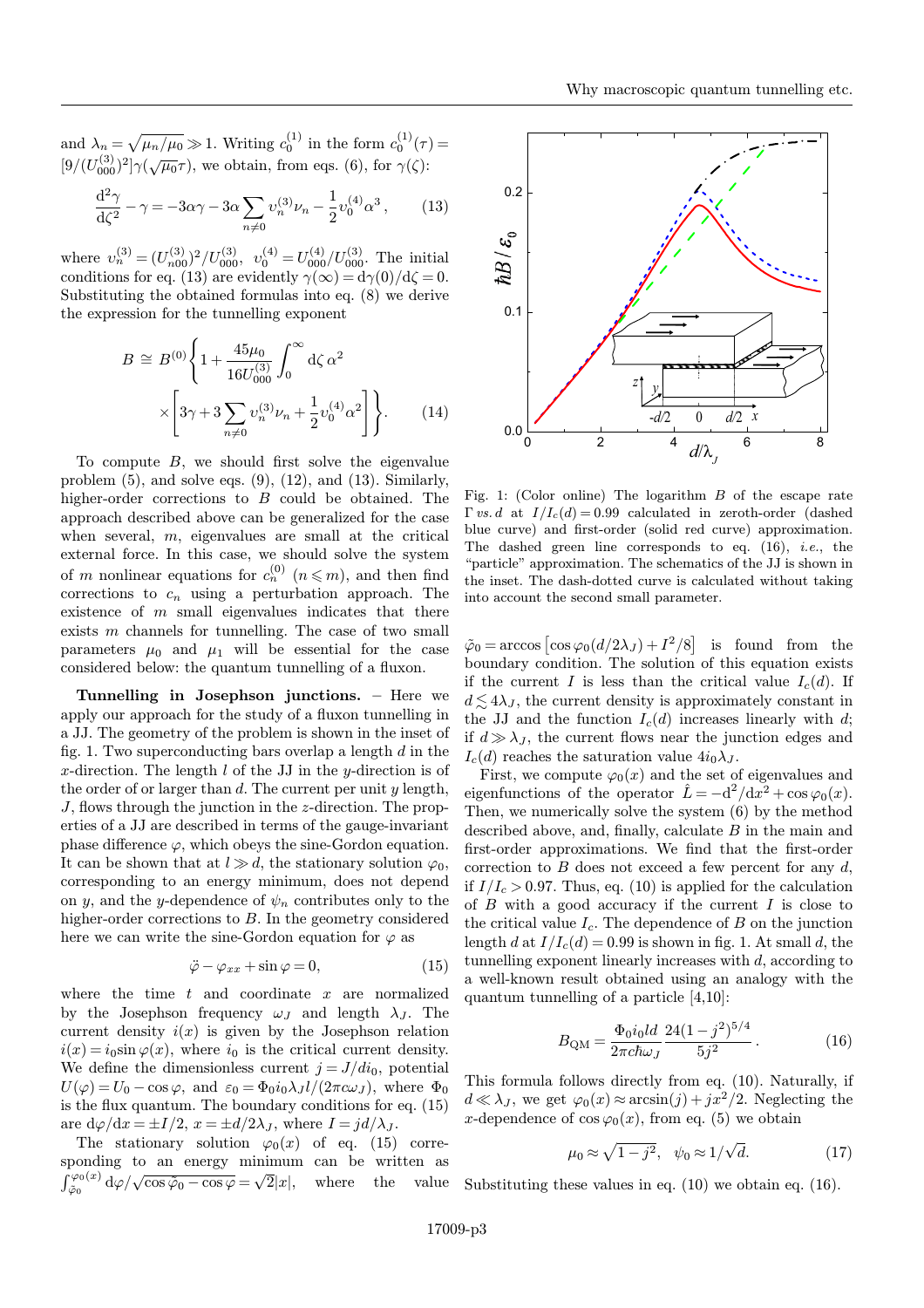

Fig. 2: (Color online) The shape  $\psi(0, x)$  of the nucleus of a tunnelling fluxon at  $d = 2\lambda_J$  (green solid curve) and  $d = 8\lambda_J$  $(\text{red and blue dashed curves}).$  At large d, two different functions  $\psi(0, x)$  correspond to two channels of tunnelling: nucleation of a vortex (on the right sample edge) or an antivortex (on the left);  $I/I_c(d) = 0.99$ . The dependence of  $\mu_0$  (red solid curve) and  $\mu_1$  (green dashed curve) on  $d/\lambda_J$  is shown in the inset.

A pronounced departure of  $B(d)$  from the linear law (16) arises at  $d \gtrsim 4\lambda_J$ . The tunnelling exponent starts to decrease with the growth of  $d$  and tends to a constant when  $d \rightarrow \infty$ . In this case, the eigenvalue  $\mu_1$  becomes close to  $\mu_0$ (see the inset in fig. 2) and one should take into account the existence of two tunnelling channels. The field  $\psi$  can be written as  $\psi(\tau, x) = c_0^{(0)}(\tau)\psi_0(x) + c_1^{(0)}(\tau)\psi_1(x)$ . For small  $d, c_1^{(0)}(\tau) = 0$ , whereas for  $d \gg \lambda_J$  we have  $\mu_1 \approx \mu_0$ and  $c_1^{(0)}(\tau) \approx \pm c_0^{(0)}(\tau)$ . The function  $\psi(0, x)$  is shown in fig. 2 for small and large d. At small d,  $\psi(0, x) \approx$  const and the analogy between field and particle tunnelling is valid. For larger d,  $\psi(0, x)$  is nonzero only near the right (vortex nucleation) or left (antivortex nucleation) edges of the junction, depending on the choice of the sign of  $c_1^{(0)}(0)$ . Thus, for  $d \gg \lambda_J$  the MQT has two stages. First, the vortex (or antivortex) nucleus tunnels through the right (or left) edge of the junction. Then, this vortex (or antivortex) moves classically through the junction. The tunnelling probability starts to increase with the growth of d, due to the opening of the second tunnelling channel.

In addition to the usual JJ (0 junction), we calculate the probability of tunnelling for  $0-\pi$  junctions. Such a junction naturally arises at the boundary of d and s-wave superconductors [11] or can be fabricated using a ferromagnetic layer between s-wave superconductors. We consider the usual current-phase relation to be valid at  $-d/2 < x < 0$ , whereas  $i = i_0 \sin(\phi + \pi)$  at  $0 < x < d/2$ . The ground state of a  $0-\pi$  junction corresponds to a vortex with one-half of  $\Phi_0$  confined at the boundary between "0" and " $\pi$ " regions.



Fig. 3: (Color online) Tunnelling exponent B vs. d for  $0-\pi$  junction in the main approximation;  $I/I_c(d)=0.99$ . In the inset: B vs.  $d/\lambda_c$  at  $j = 0.99$ ,  $\gamma s/\lambda_c = 10^{-2}$  (red solid line) for a stack of JJs. The slope of the asymptote of  $B(d)$  at  $d \gg d_{\text{min}}$  (green dot-dashed line) is twice smaller than the slope of  $B(d)$  at  $d < d_{\min}$  (blue dashed line). The value  $d_{\text{min}} \approx 0.033 \lambda_c$ .

The distribution of  $\varphi$  is non-uniform in the 0–π junction even at  $I = 0$  [11] and a  $0-\pi$  JJ cannot be described within the "particle approximation" for any  $d$ . The dependence of the tunnelling exponent on d for a  $0-\pi$  junction at  $I/I_c(d)=0.99$  is shown in fig. 3. The analysis of the eigenvalue problem shows that within the considered range of d, there exists only one small parameter  $\mu_0$  and the function  $\psi(0, x)$  corresponds to the antivortex nucleus at the left edge of the junction.

Tunnelling in stacks of junctions. – In layered superconductors described as a stack of JJs of height  $D$ , a fluxon can tunnel through a certain contact located at  $D_1$ . This process can be described by the non-local Lagrangian

$$
\mathcal{L} = \frac{\varepsilon_0}{2} \int_0^d dx \left[ \psi \int_0^d K(x; x') \frac{\partial^2 \psi}{\partial x'^2} dx' - \left( \frac{\partial \psi}{\partial \tau} \right)^2 - \sqrt{1 - j^2} \psi^2 + \frac{\psi^3}{3} \right],
$$
(18)

which can be obtained following the approach in ref. [5]. Here  $\varepsilon_0 = i_0 D\lambda_c/(4e\omega_J)$ ,  $\lambda_c$  is the out-of-plane penetration depth,

$$
K(x; x') = (\gamma s/d)
$$
  
 
$$
\times \left[ \chi_0 + \sum_{n=1}^{\infty} \chi_n \cos(k_n x) \cos(k_n x')(1 - j^2)^{1/4} / k_n \right],
$$
  
(19)